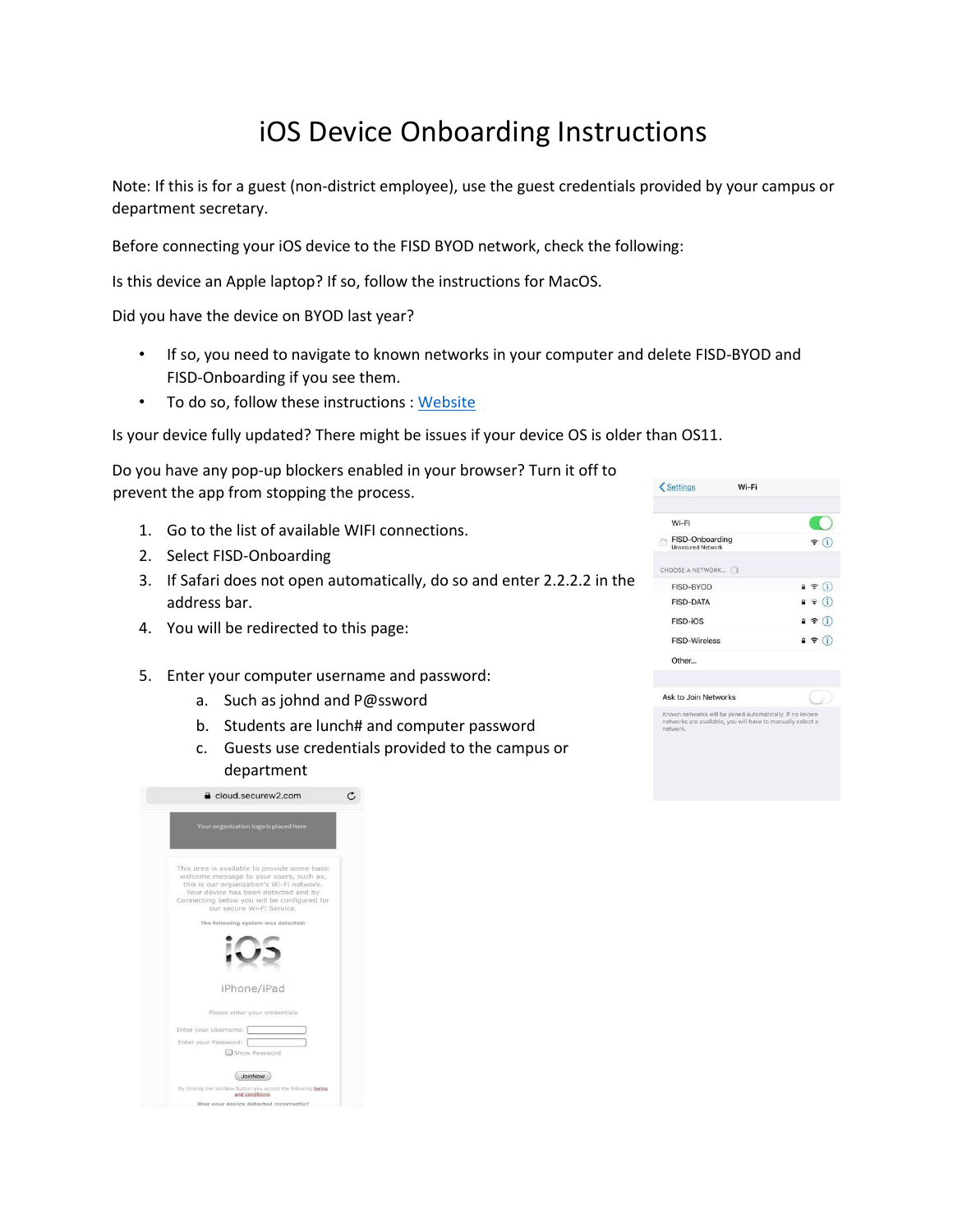## iOS Device Onboarding Instructions

6. If you see this, click Allow



7. Press Close after profile is downloaded.



- 9. Enter the passcode to your phone when required. If you do not have a passcode, you will need to create one for the Onboarding process.
- 10. Select the device you are trying to connect.
- 11. Press install.

8.

12. You will be directed to the page below. Follow the directions on this page to finish connecting to FISD-BYOD.